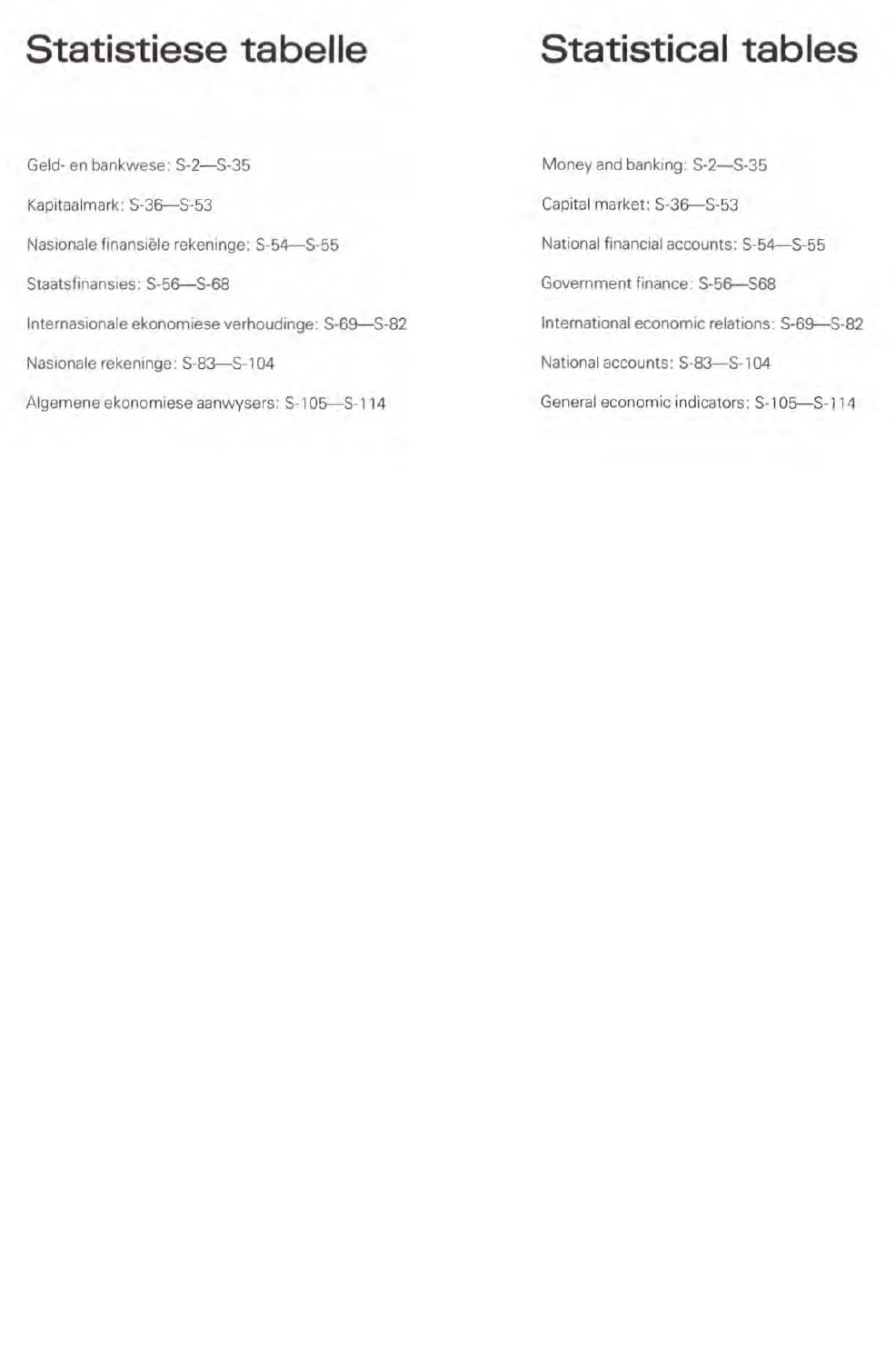#### NASIONALE FINANSIËLE REKENINGE<br>Vloeie vir die jaar 1980 R miljoene

|                                                                                                                                                                                |                                            | Finansièle tussengangers/Financial intermediaties |                                               |                  |                                                                                     |                      |                                                                                          |                       |                                                                                             |              |                                                                            |                          |                                                                          |               |
|--------------------------------------------------------------------------------------------------------------------------------------------------------------------------------|--------------------------------------------|---------------------------------------------------|-----------------------------------------------|------------------|-------------------------------------------------------------------------------------|----------------------|------------------------------------------------------------------------------------------|-----------------------|---------------------------------------------------------------------------------------------|--------------|----------------------------------------------------------------------------|--------------------------|--------------------------------------------------------------------------|---------------|
| Sektore                                                                                                                                                                        | Buitelandse<br>sektor<br>Foreign<br>sector |                                                   | Monetêre<br>owerheid<br>Monetary<br>authority |                  | Ander monetêre<br>bankinstel-<br>lings<br>Other monetary<br>banking<br>institutions |                      | Ander deposito-<br>nemende<br>instellings<br>Other deposit-<br>receiving<br>institutions |                       | Staatskuld-<br>kommissarisse<br>(langtermyn)<br>Public Dept<br>Commissioners<br>(long-term) |              | Versekeraars<br>en pensioen-<br>fandse<br>Insurers and<br>Pension<br>funds |                          | Ander<br>finansiële<br>instellings<br>Other<br>financial<br>institutions |               |
| Transaksieposte                                                                                                                                                                | B<br>S                                     | Ā<br>U                                            | B<br>S                                        | A<br>U           | B<br>S                                                                              | А<br>U               | B<br>S                                                                                   | Α<br>U                | B<br>S                                                                                      | Α<br>U       | B<br>S                                                                     | Α<br>U.                  | B<br>S                                                                   | A<br>U        |
| 1. Netto besparing<br>2. Voorsiening vir waardevermindering<br>3. Kapitaaloordragte<br>4. Bruto investering                                                                    | 3701                                       |                                                   | $-22$<br>5                                    | 3                | 365<br>20                                                                           | 181                  | 106                                                                                      | 5                     |                                                                                             |              | 406<br>128                                                                 | 186                      | 8                                                                        | 7             |
| 5. Finansieringsoorskot (B)<br>6. Netto finansiële beleggingsoorskot<br>$(A)$ of -tekort $(B)$                                                                                 | 3701                                       | 3701                                              | 20                                            | 20               | 204                                                                                 | 204                  | 101                                                                                      | 101                   |                                                                                             |              | 348                                                                        | 348                      | $\mathbf{1}$                                                             |               |
| 7. Finansiële bates (Totaal A 9-33)<br>8. Finansièle laste (Totaal B 9-33)                                                                                                     | $-2780$                                    | 921                                               | <b>B33</b>                                    | 813              | 5647                                                                                | 5851                 | 2 4 5 8                                                                                  | 2559                  | 1 1 2 8                                                                                     | 1 1 2 8      | 5672                                                                       | 6020                     | 973                                                                      | 974           |
| 9. Goud- en ander buitelandse reserwes<br>10. Kontant en onmiddellik opeisbare<br>deposito's<br>11. Ander kort- en middeltermyn-<br>deposito's by monetêre<br>bankinstellings  | $-1548$                                    | 8<br>425                                          | $-214$<br>162                                 | $-1562$          | 2 4 4 1<br>1643                                                                     | 38<br>42             | 89                                                                                       | 281                   |                                                                                             |              |                                                                            | $-12$<br>795             |                                                                          | 25            |
| 12. Langtermyndeposito's by monetêre<br>bankinstellings.<br>430 630 630 530 530                                                                                                |                                            | 52                                                |                                               |                  | 185                                                                                 | 142                  |                                                                                          | $-127$<br>$-93$       |                                                                                             |              |                                                                            | 89                       |                                                                          | $-127$        |
| 13. Deposito's by ander<br>depositonemende instellings<br>14. Deposito's by ander finansiële<br>15. Deposito's by ander instellings<br>16. Skatkiswissels<br>17. Ander wissels |                                            | $-6$                                              |                                               | $-349$<br>$-146$ | $-146$                                                                              | 30<br>$-104$<br>158  | 2 1 1 7<br>1                                                                             | $-71$<br>$-191$<br>44 | 1 1 2 8                                                                                     |              | $-3$                                                                       | 158<br>17<br>817<br>$-6$ | 431<br>$\overline{7}$                                                    | 70            |
| 18. Lenings en voorskotte van monetêre<br>bankinstellings<br>19. Handelskrediet en ander korttermyn-                                                                           | 118                                        | 484                                               | 1113                                          | 1 1 9 2          | 393                                                                                 | 5573                 | 43                                                                                       |                       |                                                                                             |              | 10                                                                         |                          | 22                                                                       |               |
| lenings<br>20. Korttermynstaatseffekte<br>21. Langtermynstaatseffekte<br>22. Nie-bemarkbare obligasies van die                                                                 | 192                                        | $-985$<br>$-26$                                   |                                               | 76<br>$-65$      |                                                                                     | $-456$<br>$-20$      | 32                                                                                       | 384<br>$-229$<br>293  |                                                                                             | $-85$<br>941 | 110                                                                        | 303<br>11<br>1452        | 179                                                                      | 210<br>$-2$   |
| sentrale regering<br>23. Effekte van plaaslike owerhede<br>24. Effekte van openbare ondernemings<br>25. Ander skuldbriewe en voorkeur-                                         |                                            | 100                                               |                                               | 39               |                                                                                     | $-144$<br>$-37$<br>6 |                                                                                          | $-94$<br>$-1$<br>131  |                                                                                             | 30<br>242    |                                                                            | $-258$<br>44<br>648      |                                                                          |               |
| 26. Gewone aandele<br>27. Buitelandse tak-/hoofkantoorsaldo's                                                                                                                  | 35<br>1<br>9                               | $-18$<br>$-215$<br>$-11$                          | $-80$                                         | 34<br>÷          | 20                                                                                  | $-25$<br>504         | 16                                                                                       | 16<br>4               |                                                                                             |              | 147<br>5                                                                   | 162<br>923               | 52<br>$-16$                                                              | $-6$<br>$-66$ |
| 28. Langtermynlenings<br>29. Verbandlenings<br>30. Ledebelang in lewensversekerings-<br>en pensioenfondse                                                                      | 50                                         | 656                                               |                                               |                  |                                                                                     |                      | $-9$                                                                                     | 469<br>1534           |                                                                                             |              | $-4$<br>5117                                                               | 362<br>31                | 275                                                                      | 512<br>318    |
| 31. Bedrae ontvangbaar/betaalbaar<br>32. Ander bates/laste                                                                                                                     | $-1637$                                    | $-543$                                            | $-148$                                        | 1594             | 1111                                                                                | 144                  | 1<br>168                                                                                 | 3<br>206              |                                                                                             |              | 70<br>220                                                                  | 484                      | 23                                                                       | 6<br>33       |

B=Bronne A=Aanwendings<br>'n Negatiewe bedrag dui op 'n afname in daardie betrokke pos. In die geval van laste (bronne) dui dit op 'n afname in die beskikbare bron van fondse en by<br>bates (aanwendings) op 'n verdere bron van f